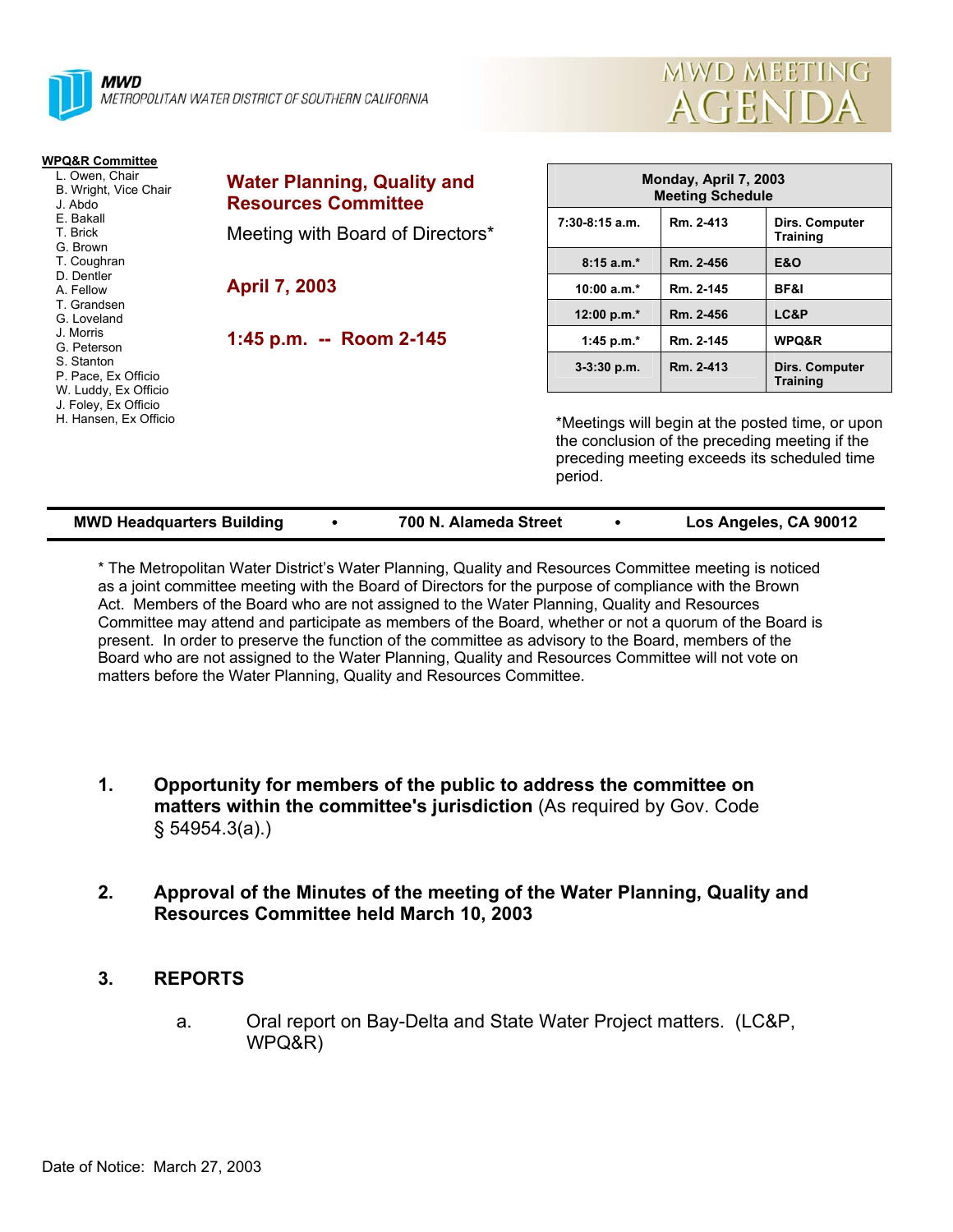### **4. CONSENT CALENDAR ITEMS — ACTION**

**8-11** Authorize (1) entering into agreement for the Orange County Basin Groundwater Conjunctive Use Program with the Municipal Water District of Orange County under Proposition 13; and (2) \$580,000 in budgeted CIP funds for final design for the Yorba Linda Feeder Bypass Project at the Robert B. Diemer Filtration Plant (Approp. 15379). (E&O, WPQ&R)

# **5. OTHER BOARD ITEMS — ACTION**

**9-3** Authorize conducting negotiations for the disposition of the Ormond Beach property. (ARE&IP, WPQ&R)

### **6. BOARD INFORMATION ITEMS**

- 10-2 Review of Integrated Resources Plan Update draft final report. (WPQ&R) **(To be mailed separately)**
- **10-3** Water Surplus and Drought Management Plan report on water supply and demand as of March 20, 2003. (WPQ&R)
- **10-4** Local Resources Program Action Plan. (WPQ&R)

#### **7. COMMITTEE ITEMS**

 a. Status report on the formation of a joint powers authority for State Water Project operations

#### **8. MANAGEMENT REPORT**

a. Water Resource Management Manager's report

#### **9. FOLLOW-UP ITEMS**

None

#### **10. FUTURE AGENDA ITEMS**